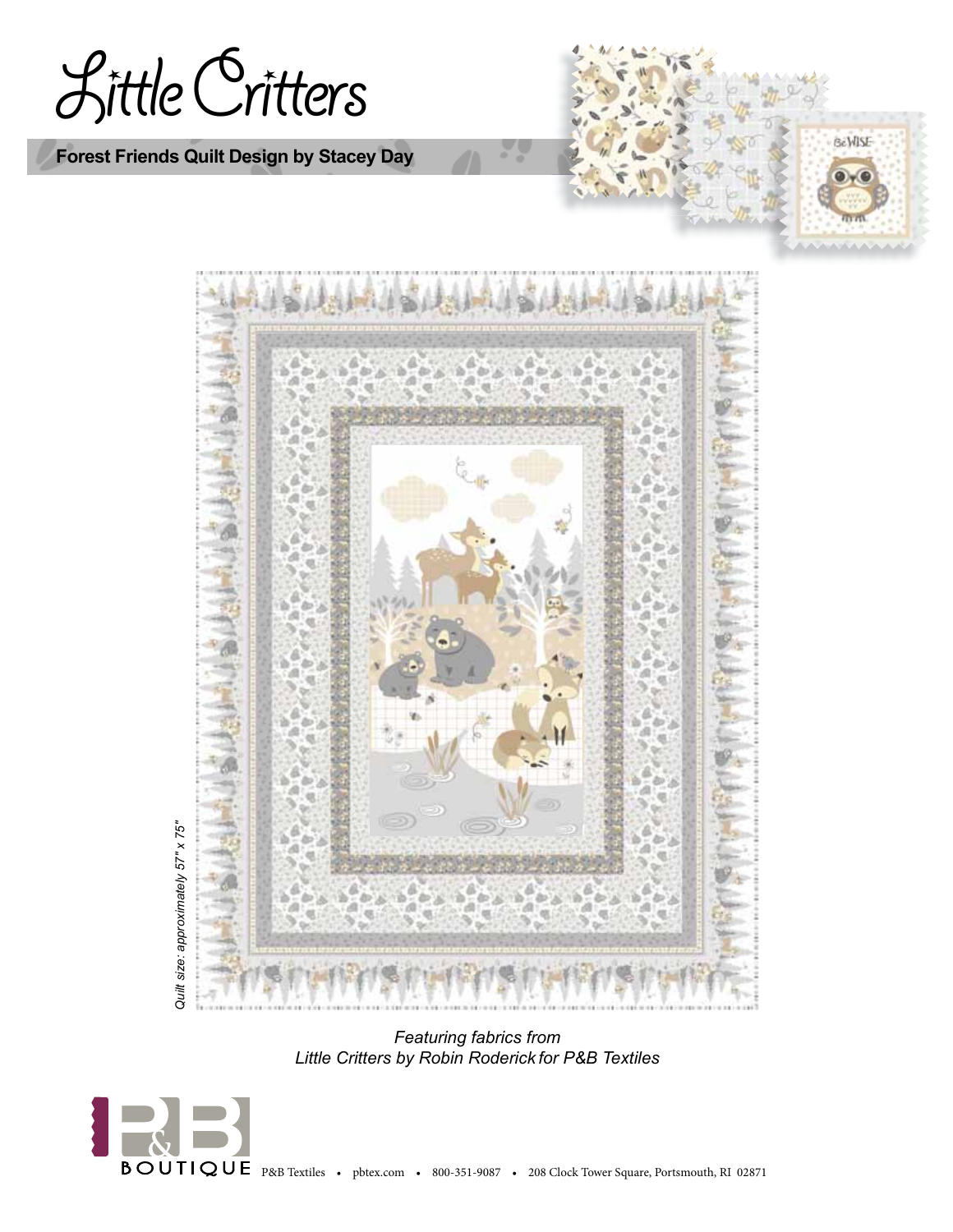tle Cri

Fabric collection by Robin Roderick for P&B Textiles Forest Friends Quilt designed by Stacey Day Skill level: Confident Beginner • Finished Quilt Size: approximately 57" x 75"

## *Yardages:*

# *Cutting Instructions:*

*Please read all instructions carefully before beginning. Strips are cut across the width of fabric (perpendicular to selvedges) unless otherwise stated. All seams are sewn with a 1/4" seam unless otherwise stated. Label all pieces.* 

### **From Fabric A:**

1. Fussy cut 22 1/2" x 40 1/2" panel, centering motif. **From Fabric B:**

- 1. Cut two 6 1/2" x 58 1/4" strips from the length of fabric, fussy cutting so that the seam allowance starts 1/4" below the narrow acorn motif.
- 2. Cut two 6 1/2" x 76 1/4" from the length of fabric, fussy cutting so that the seam allowance starts 1/4" below the narrow acorn motif.

#### **From Fabric C:**

1. Cut four 2 1/2" strips; sew end to end and subcut two 2 1/2" x 44 1/2" strips and two 2 1/2" x 30 1/2" strips.

#### **From Fabric D:**

- 1. Cut four 2 1/2" strips; subcut two 2 1/2" x 40 1/2" strips and two 2 1/2" x 26 1/2" strips.
- 2. Cut one 3 7/8" strip, subcut eight 3 7/8" squares. Cut once on the diagonal in make sixteen triangles.
- 3. Cut three 7 1/4" strips, subcut thirteen 7 1/4" squares. Cut twice on the diagonal in make fifty-two triangles.

#### **From Fabric E:**

- 1. Cut four 4 3/4" strips; subcut thirty 4 3/4" squares. **From Fabric F:**
- 1. Cut six 2" strips; sew end to end and subcut two 2 " x 60 1/2" strips, and two 2 " x 45 1/2" strips.

#### **From Fabric G:**

1. Cut seven 2 1/4" strips for binding.

# *Piecing Instructions:*

1. Sew one pair of 7 1/4" D triangles to opposite sides of a 4 3/4" E square as shown to make an A Unit. Make twenty-two. Press toward D (Figure 1).



*Figure 1* **Make 22.**

2. Sew one 7 1/4" D triangle and two 3  $7/8$ " D triangles to the sides of one 4 3/4" E square as shown to make a B Unit. Make eight. Press toward D (Figure 2).



 $\mathcal{L}_{\mathcal{A}}$ Figure 2 **Make 8.** 

3. Sew five A Units and two B Units together to make the top border, pressing seams open. Repeat to make the bottom border (Figure 3).



*Figure 3* **Make 2.**

4. Sew six A Units and two B Units together to make a Side border, pressing seams open. Make two (Figure 4).



*Refer to Quilt Diagram:*

- 5. Sew one 2 1/2" x 40 1/2" D strip to the opposite sides of the A panel. Press towards D. Sew 2 1/2" x 26 1/2" D strips to the top and bottom. Press towards D.
- 6. Sew one 2 1/2" x 44 1/2" C strip to the opposite sides of the quilt. center. Press towards C. Sew 2 1/2" x 30 1/2" C strips to the top and bottom. Press towards C.
- 7. Sew one Side Border to the opposite sides of quilt center.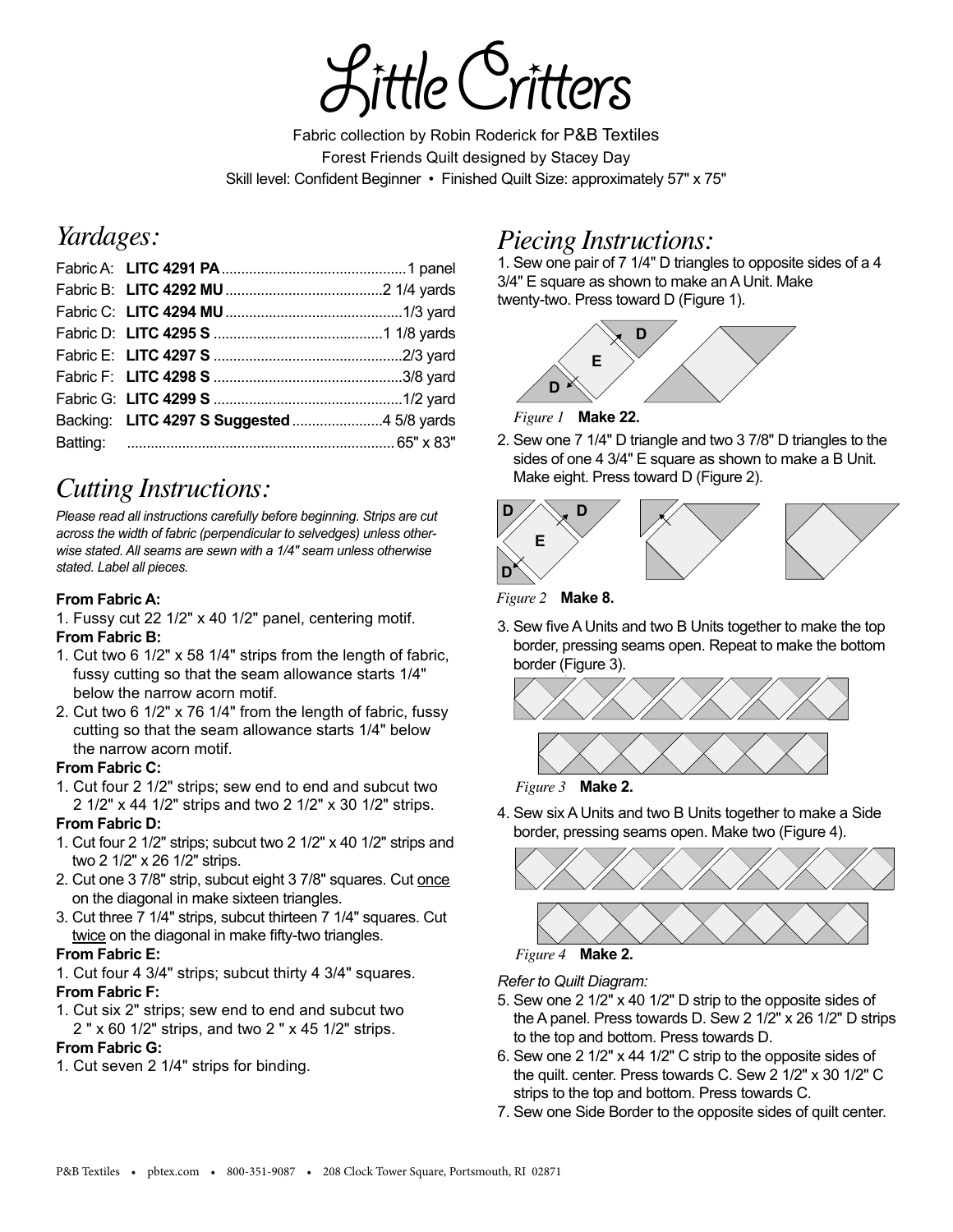Press towards C. Sew the Top and Bottom Borders to the quilt center. Press towards C.

- 8. Sew one 2" x 60 1/2" F strip to the opposite sides of the quilt center. Press towards F. Sew 2" x 45 1/2" F strips to the top and bottom. Press towards F.
- 9. Mark the seam allowance in each corner of the quilt top. Mark the center of each side of the quilt center and each B border strip. Pin the center of the 6 1/2" x 58 1/4" B border strip to the top and bottom of the quilt top and then pin at the seam allowance. Sew from dot to dot, careful not to sew through the marked seam allowances at either end of the quilt top. Repeat with the 6 1/2" x 76 1/4" B border strips to opposite sides of the quilt center.
- 10. Fold the quilt top in half diagonally so the adjacent ends of the border strips at one corner are right sides together as shown in the diagram. Draw a line across the diagonal

from the marked seam allowance to the raw edge of the border strips. Sew across the line, trim the seam allowance to 1/4", and press open. Repeat with each corner to finish the quilt top.

## *Finishing:*

- 1. Prepare backing with a vertical seam. Press seam open. Trim backing to 65" x 83".
- 2. Layer quilt, batting, and backing. Baste layers together.
- 3. Quilt as desired.
- 4. Trim layers even with quilt top.
- 5. Join seven 2 1/4" G binding strips with diagonal seams. Press seams open. Attach binding using your favorite method.
- 6. Make a label and sew to the back of the quilt.



*Quilt Diagram*